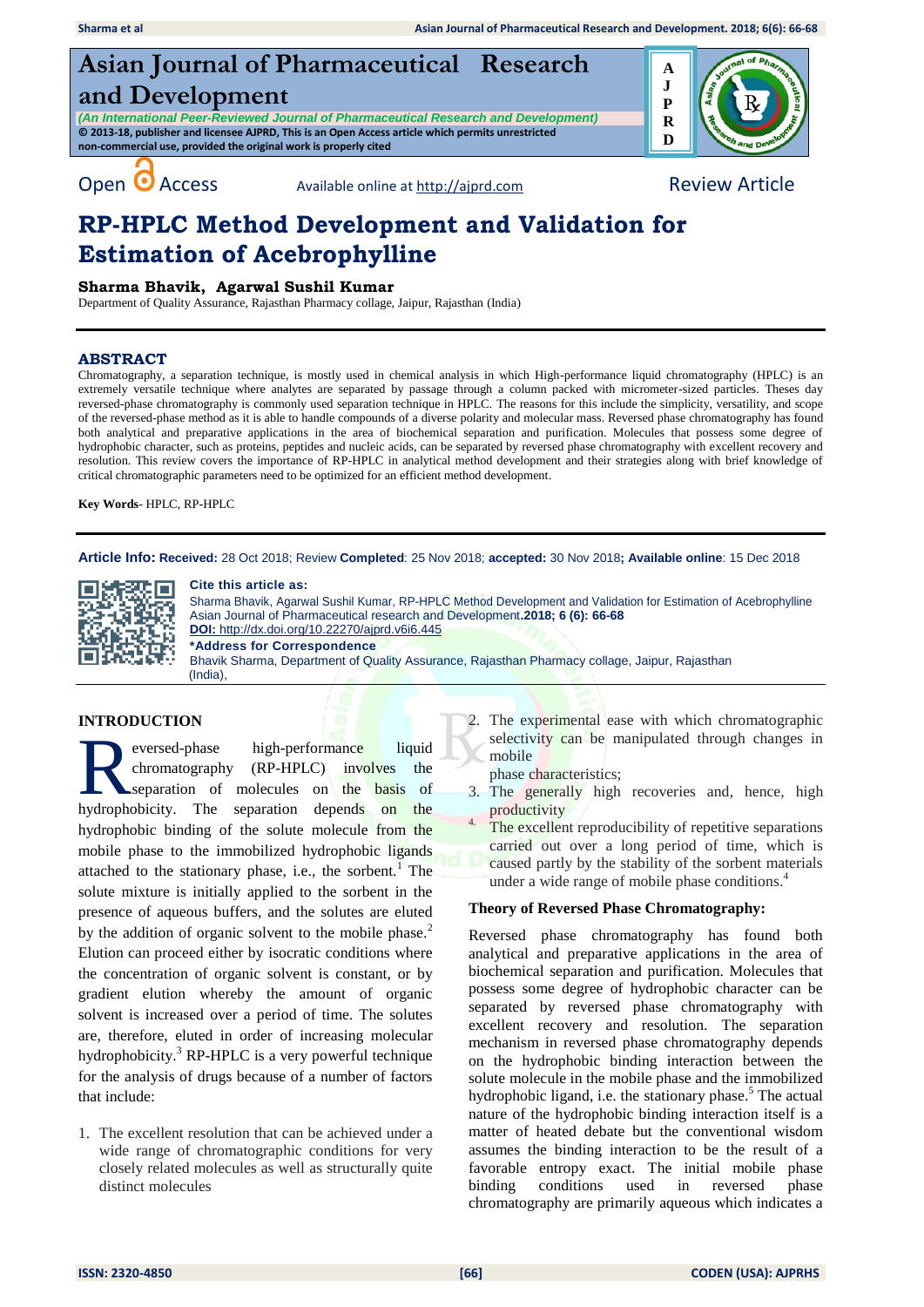high degree of organized water structure surrounding both the solute molecule and the immobilized ligand. As solute binds to the immobilized hydrophobic ligand, the hydrophobic area exposed to the solvent is minimized. Therefore, the degree of organized water structure is diminished with a corresponding favorable increase in system entropy. In this way, it is advantageous from an energy point of view for the hydrophobic moieties, i.e. solute and ligand, to associate.<sup>6</sup>

# **TYPES OF HPLC**

HPLC generally depend on phase System used in the process. Following types of HPLC generally used in analysis-<sup>7,8</sup>

#### **Normal phase chromatography**:

This method separates analytes based on Polarity. NP-HPLC uses a polar stationary Phase and a non-polar mobile phase. The polar analyte interacted with and is retained by the polar stationary phase. Adsorption strengths increase with increased analyte polarity, and the interaction between the polar analyte and the polar stationary phase increases the elution time.

#### **Reversed phase chromatography:**

It has a non-polar stationary phase and an aqueous, moderately polar mobile phase. It operates on the principle of hydrophobic interactions, which result rom repulsive forces between a polar eluent, the relatively non-polar analyte, and the non-polar stationary phase. The binding of the analyte to the stationary phase is proportional to the contact surface area around the nonpolar segment of the analyte molecule upon association with the ligand in the aqueous eluent.  $9,10$ 

#### **Size exclusion chromatography:**

It also called as gel permeation chromatography or gel filtration chromatography mainly separates particles on the basis of size. It is **also** useful for determining the tertiary structure and quaternary structure of proteins and amino acids. This technique is widely used for the molecular weight determination of polysaccharides. [11,12]

#### **Ion exchange chromatography:**

Retentionis based on the attraction between solute ions and charged sites bound to the stationary phase. Ions of the same charge are excluded. This form of chromatography is widely used in purifying water, Ligand-exchange chromatography, Ion-exchange chromatography of proteins, High-pH anion-exchange chromatography of carbohydrates and oligosaccharides, etc.

#### **Bio-affinity chromatography:**

Separation based on specific reversible interaction of proteins with ligands. Ligands are covalently attached to solid support on a bio-affinity matrix, retains proteins with interaction to the column-bound ligands.  $13,14$ 

#### **INSTRUMENTATION**

#### **Injection of the sample:**

Septum injectors are available; using which sample solution is injected. Sample can be injected when the mobile phase is flowing or it is stopped. A new advanced rotary valve and loop injector can be used to produce reproducible results.

#### **The detector**

There are several ways of detecting when a substance has passed through the column. Generally UV spectroscopy is attached, which detect the specific compounds. Many organic compounds absorb UV light of various wavelengths. The amount of light absorbed will depend on the amount of a particular compound that is passing through the beam at the time.

#### **Interpreting the output from the**

#### **Detector:**

The output is recorded as a series of peaks, each one representing a compound in the mixture passing through the detector and absorbing UV light. The area under the peak is proportional to the amount of substance, which is passed through detector, and this area can be calculated automatically by the computer linked to the display.<sup>15, 16</sup>

#### **APPLICATION**

HPLC includes identification, quantification, and resolution of a compound. Preparative HPLC refers to the process of isolation and purification of compounds. This differs from analytical HPLC, where the focus is to obtain information about the sample compound.

Chemical Separations It is based on the fact that certain compounds have different migration rates given a particular column and mobile phase, the extent or degree of separation is mostly determined by the choice of stationary phase and mobile phase.

Purification: Purification is defined as the process of separating or extracting the target compound from a mixture of compounds or contaminants. Each compound showed a characteristic peak under certain chromatographic conditions. The migration of the compounds and contaminants through the column need to differ enough so that the pure desired compound can be collected or extracted without incurring any other undesired compound.

Identification assay of compounds are carried using HPLC. The parameters of this assay should be such that a clean peak of the known sample is observed from the chromatograph. The identifying peak should have a reasonable retention time and should be well separated from extraneous peaks at the detection levels which the assay will be performed. 17, 18

#### **ADVANTAGE**

#### *Pharmaceutical applications*

- Tablet dissolution study of Pharmaceutical dosages form.
- Shelf-life determinations of Pharmaceutical products
- Identification of active ingredients of Dosage forms
- Pharmaceutical quality control

#### *Environmental applications*

Detection of phenolic compounds in Drinking Water Identification of diphenhydramine in sedimented samples Bio-monitoring of pollutant